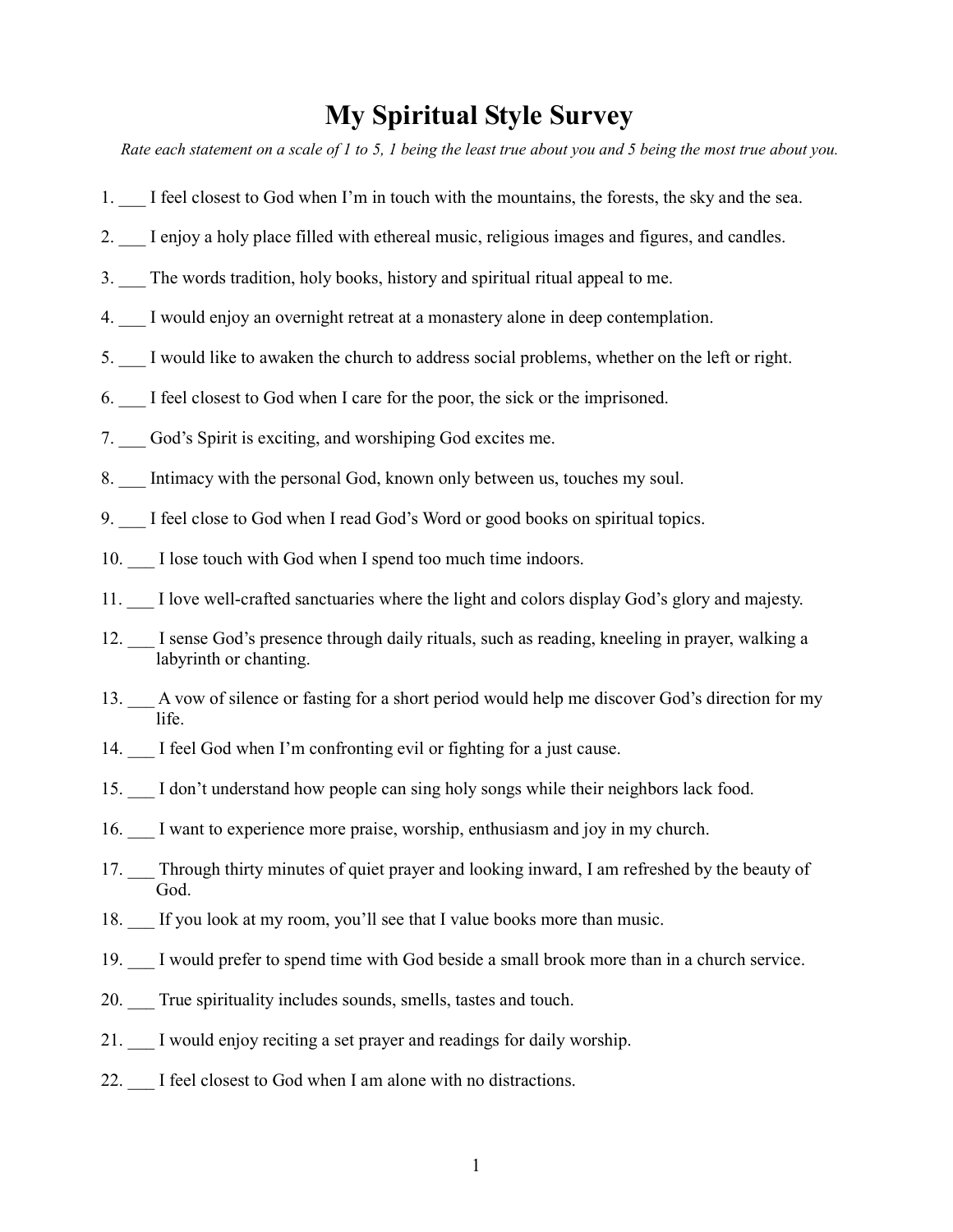- 23. I become frustrated with members who don't care and are not active.
- 24. The words service and compassion appeal to me.
- 25. \_\_\_ I like listening to worship music at home or in my car—it draws me in and strengthens me.
- 26. God reveals Himself to me as my Father, my Mother, my friend and my deepest love.
- 27. I connect with God best when I discover something new about Him through my studies.
- 28. I connect with God in gardens and parks, under the moonlight and in the changing of the seasons.
- 29. I often feel like dancing when I hear a song that inspires me.
- 30. We really should treasure holy days, holy grounds, offering tables and UC traditions.
- 31. \_\_\_ I admire people such as St. Francis, St. Theresa, the hermits, pilgrims and holy people of all faiths.
- 32. \_\_\_ I feel called to stand up for justice, to speak out when I see others wronged.
- 33. \_\_\_ I feel God in me and working through me when I counsel a person who has lost a job or is confronting illness.
- 34. I wish my community felt the freedom to lift our hands, clap and give True Parents praise.
- 35. \_\_\_ I would rather be alone with God, contemplating who He is, than participate in a formal service.
- 36. \_\_\_ Father's teachings are more important to me than spiritual experiences.
- 37. \_\_\_ Taking a trip to places of natural grandeur is something worth saving up money for.
- 38. \_\_\_ In the ideal world, everything will be a work of art reflecting God's emotions.
- 39. Church traditions are important because God works through them to shape and instruct people for good.
- 40. The words silence and solitude appeal to me.
- 41. My favorite movies are where evil is confronted and defeated against all odds.
- 42. I experience God when nursing people back to health.
- 43. I love it when group songs suddenly bring everyone to a very high spirit.
- 44. The most difficult times in my faith are when I can't feel God's presence within me.
- 45. The words logic and truth appeal to me.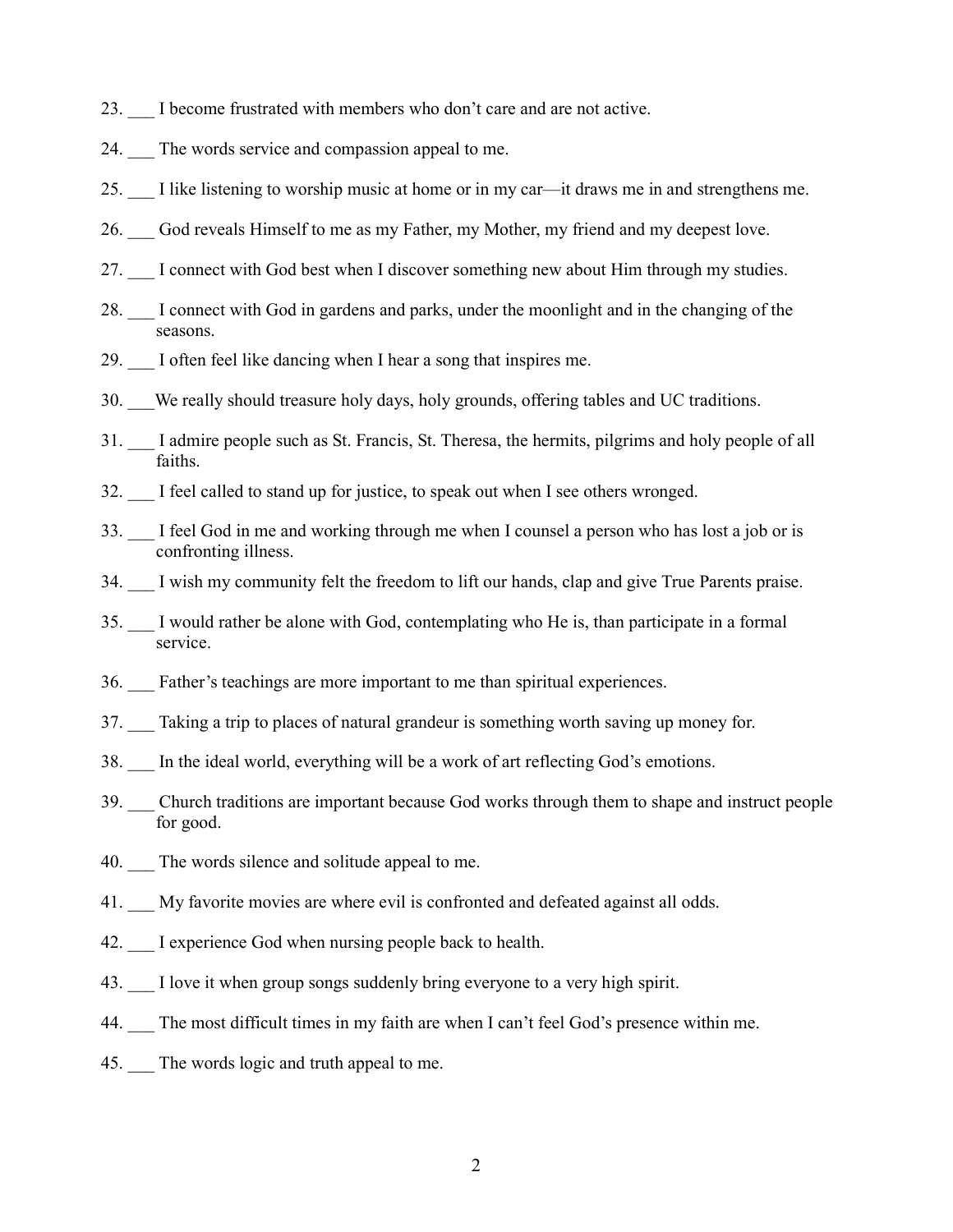## Survey Tally Chart

Fill in the numbers you answered next to the corresponding question number. Then add the numbers from each column together and write the total score next to the letter directly below the same column.

| 1.  | 2.  | 3.  | 4.  | 5.            | 6.           | 7.  | 8.  | 9.  |
|-----|-----|-----|-----|---------------|--------------|-----|-----|-----|
| 10. | 11. | 12. | 13. | 14.           | 15.          | 16. | 17. | 18. |
| 19. | 20. | 21. | 22. | 23.           | 24.          | 25. | 26. | 27. |
| 28. | 29. | 30. | 31. | 32.           | 33.          | 34. | 35. | 36. |
| 37. | 38. | 39. | 40. | 41.           | 42.          | 43. | 44. | 45. |
|     |     |     |     | <b>TOTALS</b> |              |     |     |     |
| A   | B   | C   | D   | E             | $\mathbf{F}$ | G   | H   |     |

### MY SPIRITUAL STYLES

#### My three highest scores:

These are my strengths. They come naturally to me. I can go deep with God through these God languages. They are what I can share with others.

#### My three lowest scores:

These are my weaknesses. I feel awkward and I am a little tone deaf in these areas where God speaks. Here is where I can learn from others.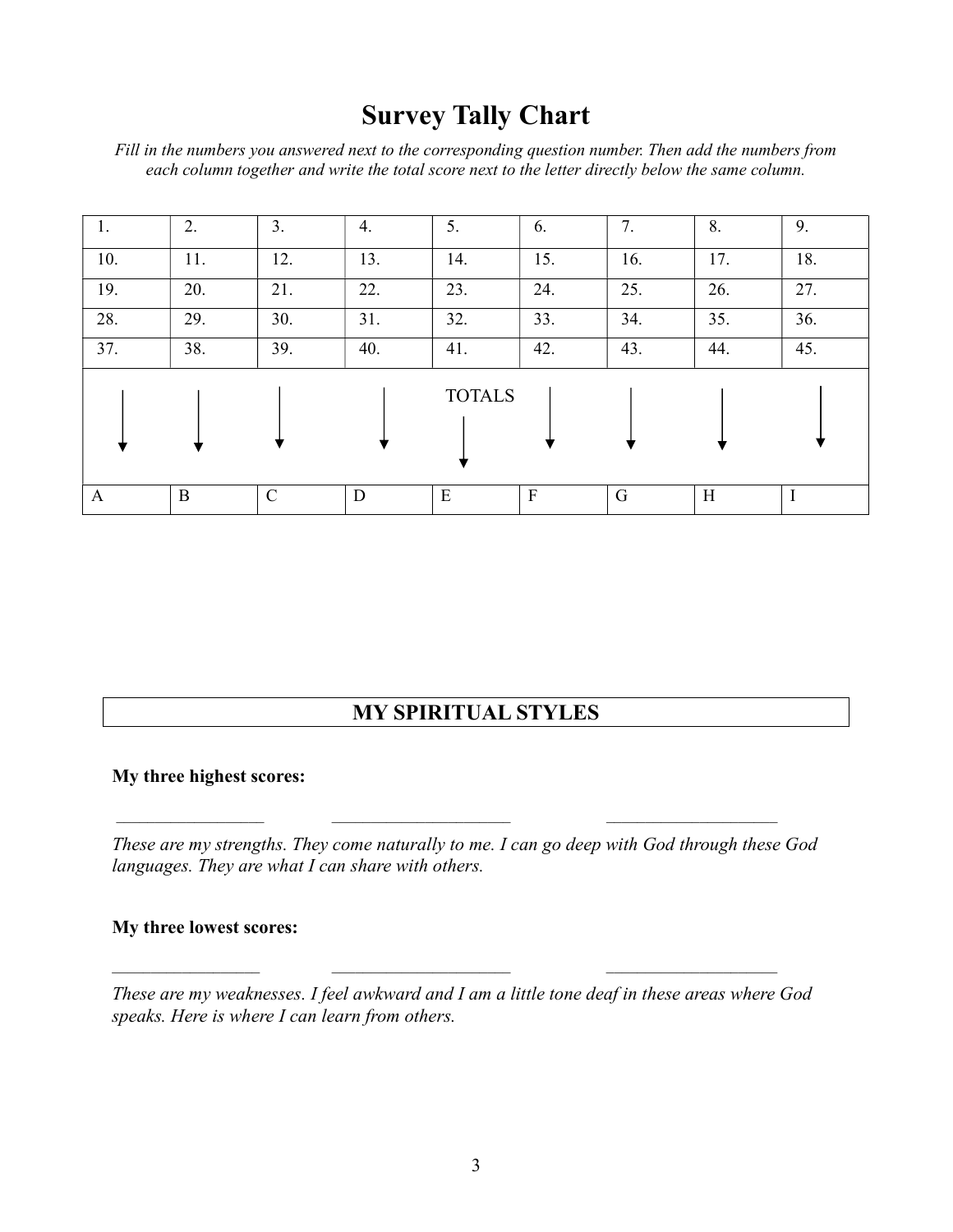# Question for Reflection

How can I contribute to our church community based on what I've learned about my Spiritual Styles?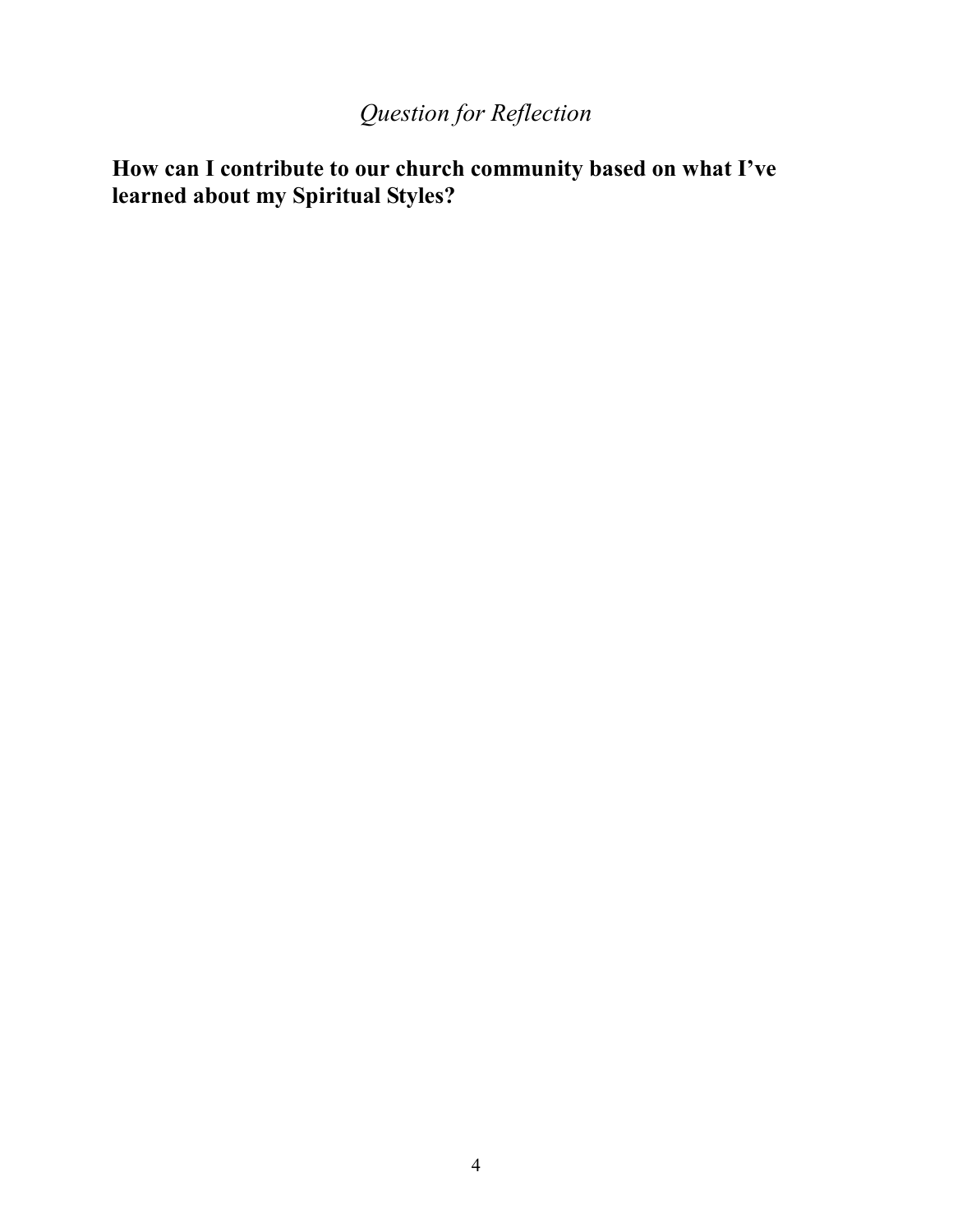A is the Naturalist. Naturalists experience God through nature, the outdoors in the natural world of the sky, mountains and valleys, rivers and oceans, flowers and trees, insects and animals. They would rather take a walk in the park than be at a basketball game or in a coffee shop. If you are a naturalist, your spirituality allows you to feel God through the beauty and order of the things He created. You find peace and comfort in God's creation. It's the place where your heart opens up to God and you find yourself communicating with God through nature.

B is the Sensor, the person who feels God in the beauty she or he feels around them. The Sensor experiences their Heavenly Parent through the senses. If you are a Sensor, you may feel God deeply in the incense and candles of an ornate cathedral or quiet grotto, or in a masterpiece painting depicting a scene from the Bible. Sometimes music will touch you to the core of your soul and confront you with the blinding truth that "there is a God." You relish the beautiful works of art, of architecture, of design that were created by God's creative sons and daughters.

C is the Traditionalist, who experiences God in tradition. The Traditionalist finds God in the venerable, generations-old core of beliefs, rituals and symbols. You are attracted to the sacred and the experience of the holy found in ritual. You feel joy and exaltation through connecting your life of faith to the ancient way. You take comfort in rituals and in the age-old patterns of birth, life, death and new life that reside within God's eternity.

D is the Ascetic, who experiences God in solitude, self-denial and simplicity. He or she longs to deepen their relationship with God one-on-one, alone in their Heavenly Parent's presence, which they access by spiritual disciplines, especially of self-renunciation. If you enjoy and need solitude to connect to God, and tend to appreciate self-discipline, spiritual practices, self-sacrifice and endurance, this could be you. You seek the inner life through meditation, fasting, aloneness, and quiet time. You consider many material things and excesses to be distractions from the highest quest, which is to know God. You also are deeply committed to discovering your own true identity, your original "I." Monks, hermits and yogis have a natural inclination toward this style.

E is the Activist. The conscience is where the Activist first feels the tug of God. She or he feels close to their Heavenly Parent when they are confronting evil and injustice. They are moved by a sense of God's aching heart over the suffering of the people of this world, the abuse of power and oppression of the poor. If you are an Activist, you feel God when your conscience is burning and calling you to a struggle for a cause. You may be shy, but God compels you to express your passionate beliefs about how to rectify wrongs.